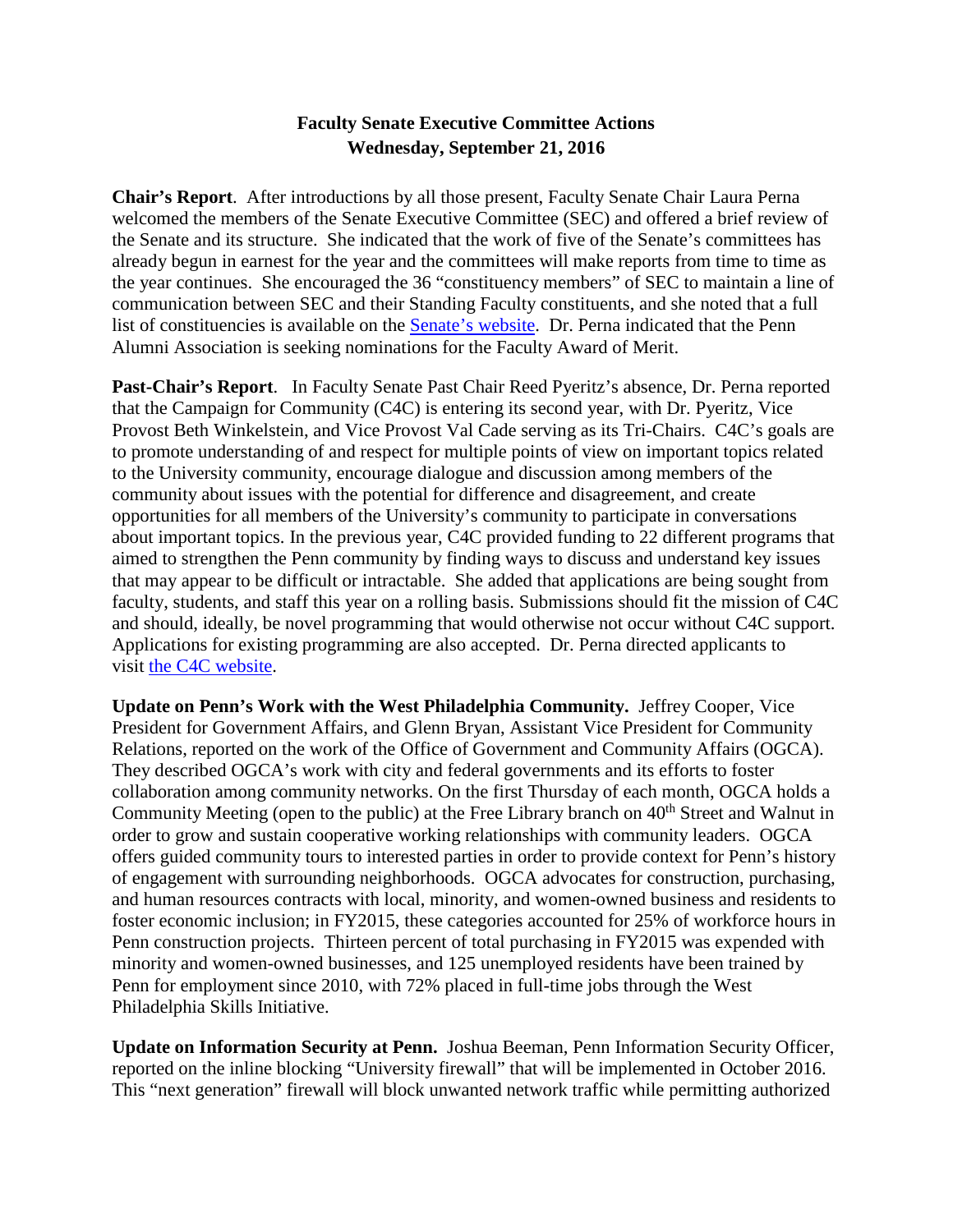communication based on pre-defined rules and heuristics. Though many schools and centers already deploy firewalls locally, the "University" firewall will serve as a central line of defense, offering a rapid, proactive base of protection to all PennNet users. The firewall will only block traffic on the network that has no legitimate use (as defined by an inclusive governance team comprised of Penn stakeholders from all categories, industry standard rules, and Penn analysts evaluating real-time threats). A "Science DMZ" bypass network will be retained to avoid disruption of legitimate or desired traffic. Penn ISC will not interrupt or see into encrypted connections, and the firewall will never be deployed in a manner inconsistent with Penn's policies on privacy or open expression. Mr. Beeman requested faculty members contact their [local support providers](https://www.isc.upenn.edu/facultystaff-support-directory) for more information and to send any and all feedback and support to ISC. He encouraged faculty to visit the [Firewall FAQ](https://www.isc.upenn.edu/university-firewall-faq-general) for more information, use Penn's freeto-use password manager known as **LastPass** and adopt **Two Factor identification for PennKeys**.

**Discussion and vote of draft committee charges**. The specific charges of the Faculty Senate committees were reviewed and approved by majority vote via show of hands. Potential topics for future SEC meetings were also discussed.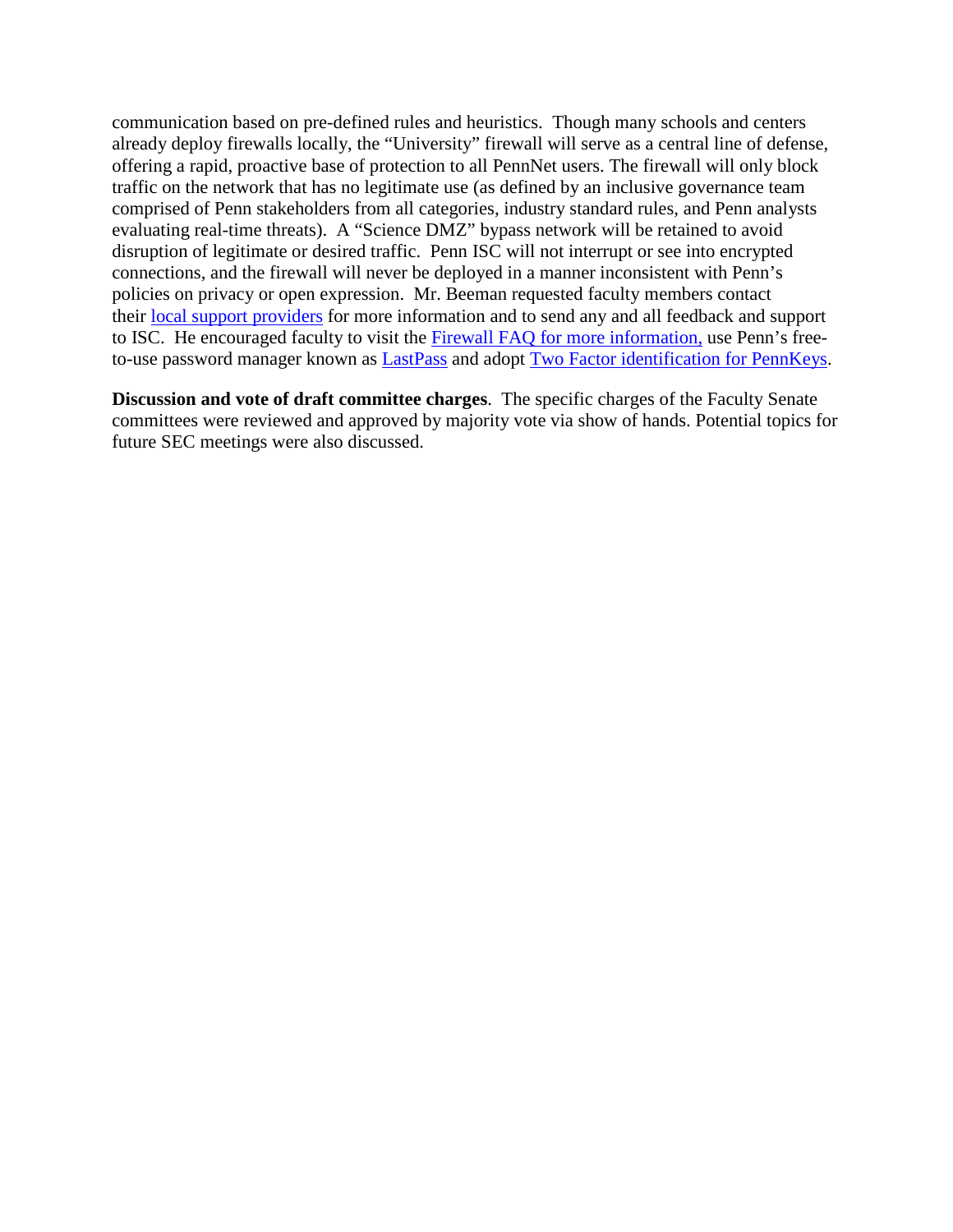#### **Faculty Senate Executive Committee Actions Wednesday, October 26, 2016**

**Chair's Report**. Faculty Senate Chair Laura Perna provided updates on the next two Senate Executive Committee (SEC) meetings. In November, SEC will discuss the role and contributions of the Associated Faculty and Academic Support Staff at Penn in advancing Penn's teaching and scholarly missions as well as governance and representation issues of these groups. In December, Vice President for Public Safety Maureen Rush will host SEC at her office and provide a briefing on public safety topics. She also reported that, following expressed interest from some SEC members, SEC will form an ad hoc committee to review the draft of the 2018-19 University Academic Calendar. Findings and recommendations of that committee will be reviewed and considered for approval by SEC before they are shared with administrators. She also responded to a request for information from the previous meeting regarding common information technology resources. A website exists that tracks those resources: [http://www.upenn.edu/research/computing.htm.](http://www.upenn.edu/research/computing.htm) Most resources are provided at the school level and faculty members are encouraged to direct inquiries to their Local Support Providers (LSPs).

**Past-Chair's Report**. Faculty Senate Past Chair Reed Pyeritz reported that the Academic Planning and Budget Committee and Capital Council had met. He also reported on the work of the Campaign for Community, which is currently accepting applications for event proposals up to \$3,000 each. He noted that the Campaign will not reimburse honoraria for speakers. He encouraged faculty members to collaborate with students and staff members to submit proposals, which are reviewed on a rolling basis.

**Update from the Office of the President.** President Amy Gutmann delivered a progress report on accomplishments derived from the Penn Compact 2020. She described the accomplishments across three categories: Inclusion, Innovation, and Impact.

**Update from the Office of the Senior Vice President and General Counsel.** Senior Vice President and General Counsel Wendy White reported on matters of pertinence to the Standing Faculty, and a discussion followed.

**2017 Senate Nominating Committee**. Pursuant to the Faculty Senate Rules, the members of SEC were asked to submit a nomination of a member of the Standing Faculty appear on the Nominating Committee ballot.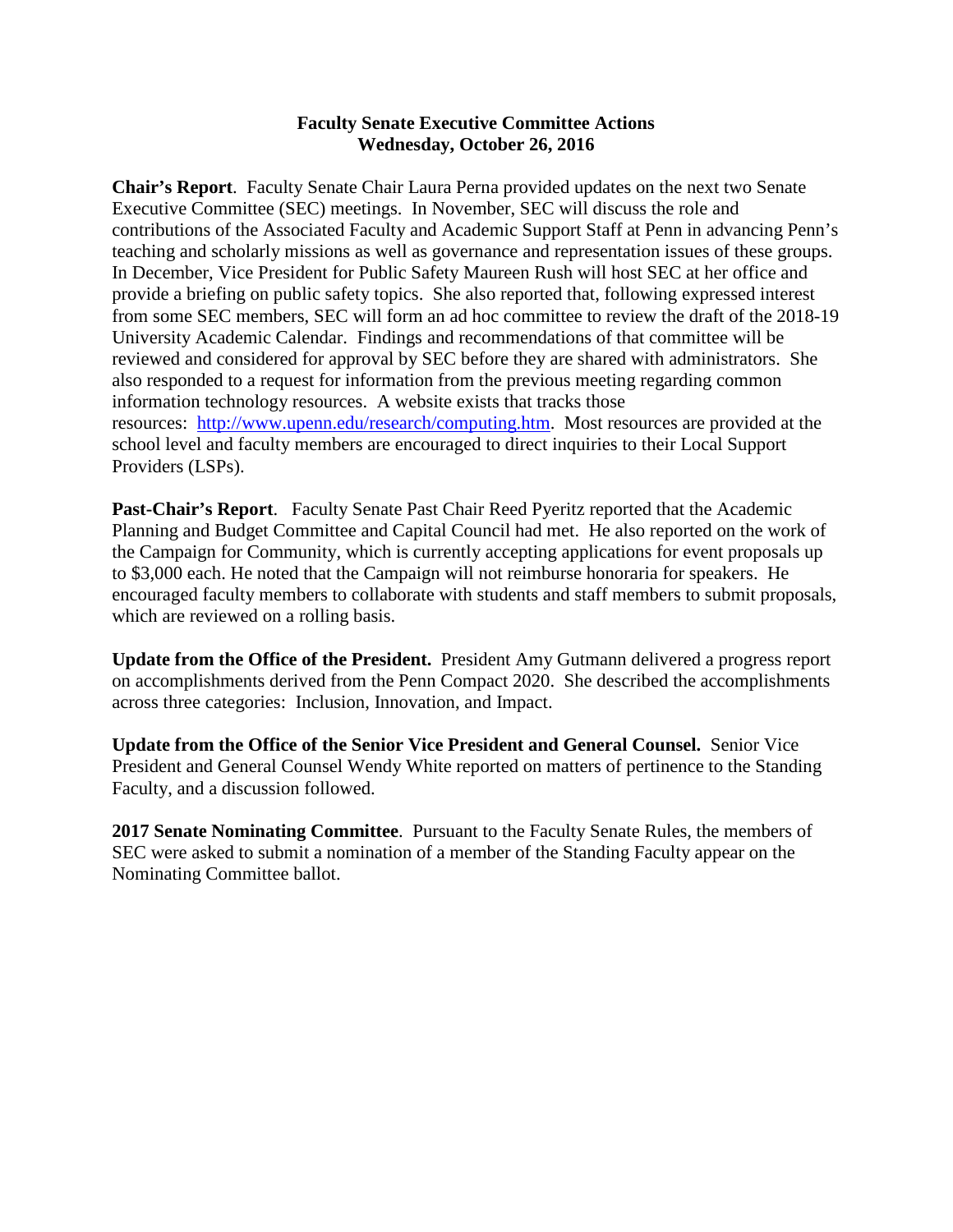## **Faculty Senate Executive Committee Actions Wednesday, November 16, 2016**

**Chair's Report**. Faculty Senate Chair Laura Perna did not provide a report but requested that SEC begin its meeting with new business.

**New business: Consideration of a statement responding to racist statements sent to Black Penn students.** A draft statement was circulated by email to SEC members prior to the meeting. Following a discussion, a modified statement was called to question and approved (25 in favor, none against, and four abstentions). Professor Perna invited SEC members to participate in the Walk of Solidarity for the Penn community, organized in opposition to racist messages targeted at Black Penn students, immediately following the meeting's conclusion.

**Past-Chair's Report**. Faculty Senate Past Chair Reed Pyeritz reported that the Academic Planning and Budget Committee and Capital Council continued to meet and that the Campaign for Community Steering Committee is planned to meet on November 29.

**Discussion and vote on proposed amendment to GSE Practice Professor Track.** The Senate Committee on Faculty and the Academic Mission (SCOF) reviewed and unanimously approved a proposal from the Graduate School of Education (GSE) that seeks to eliminate the two-term limit for the positions of Practice Professor and Associate Practice Professor in that school. Following discussion, SEC members voted unanimously to approve the proposal.

**Discussion on the Role and Representation of the "Non-Standing Faculty" at Penn.**  Because of time constraints, the discussion was postponed to a future SEC meeting.

**Update from the Office of the Provost.** Provost Vincent Price began by reinforcing the commitment of his office to supporting Penn students in challenges they are experiencing following the recent national election. He then reported on a number of ongoing activities. The Campaign for Community is continuing to accept applications and he encouraged faculty to submit proposals for programming aimed at fostering an inclusive community at Penn. The final report on the Action Plan for Faculty Diversity and Excellence will be released in spring 2017. A recent gift from Keith and Kathy Sachs will launch an arts innovation program that provides support to integrate arts programming at Penn in a variety of manners. A Task Force was recently launched that aims to promote a healthy and respectful campus environment. A new space in Van Pelt Library will open in January that will house the Weingarten Learning Resource Center, the Center for Learning Analytics, and the Center for Teaching and Learning, among others. He described ongoing work by the Perry World House, Penn Center for Innovation, Pennovation Works, and the Pennovation Center. He then responded to questions from SEC members.

**2017 Senate Nominating Committee**. SEC members voted to adopt a membership slate for the 2017 Senate Nominating Committee. The slate is published in this issue of the *Almanac* for comment.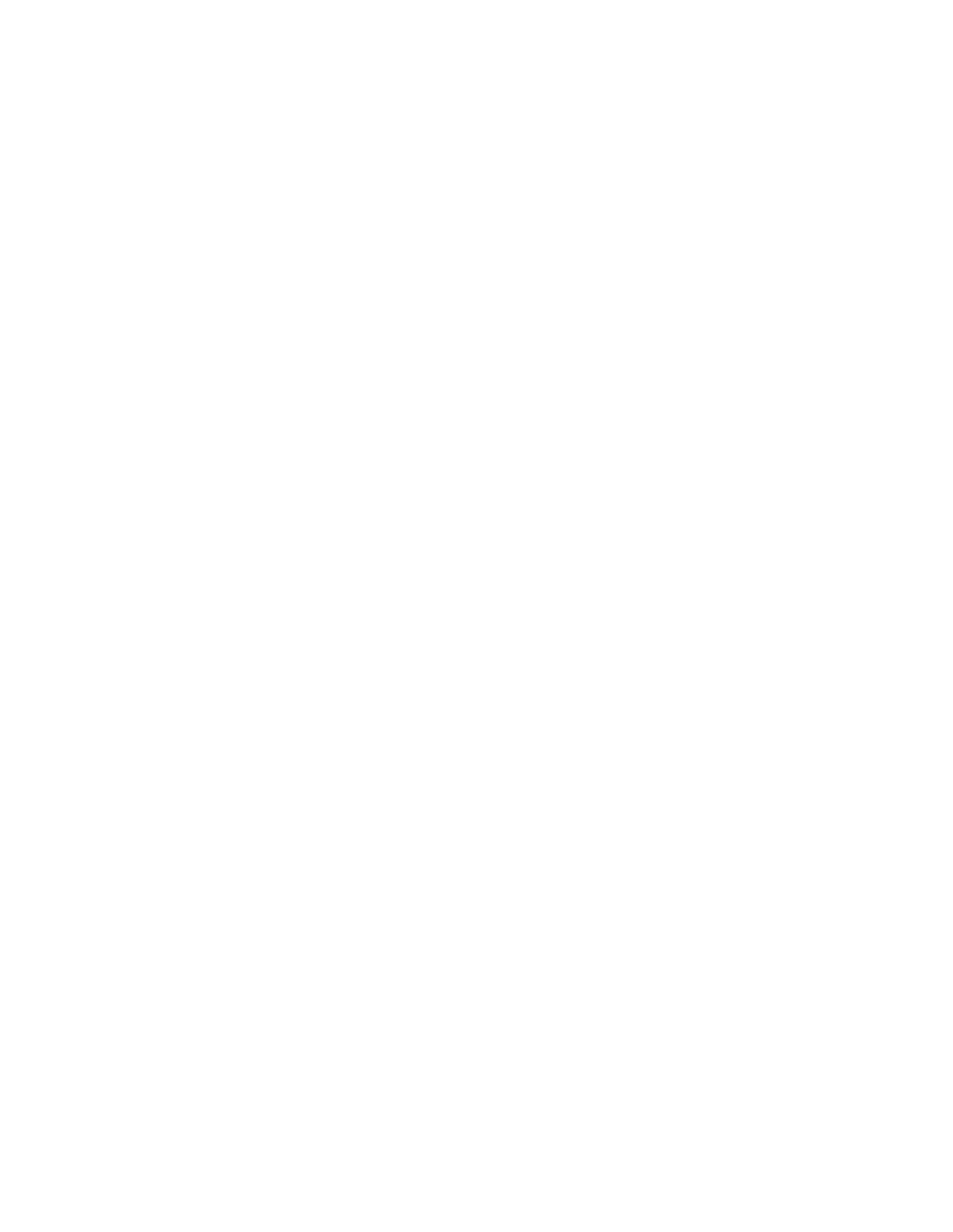#### **Faculty Senate Executive Committee Actions Wednesday, December 7, 2016**

**Chair's Report**. Faculty Senate Chair Laura Perna informed SEC members of the January meeting location and indicated that President Gutmann would be the meeting's guest. She also indicated that the focus group on non-Standing Faculty, which was postponed from November, will be held at that meeting.

**Past-Chair's Report**. Faculty Senate Past Chair Reed Pyeritz reported that the Academic Planning and Budget Committee and Capital Council met and that the Campaign for Community Steering Committee met on November 29. The Campaign for Community continues to review applications on a rolling basis.

**Approval of membership roster for the Senate Ad Hoc Committee to Review the Academic Calendar.** SEC members voted to approve the roster.

**Selection of Chair for the 2017 Senate Nominating Committee.** SEC members unanimously elected a chair from among that committee's final roster.

**Discussion and Vote: Selection of six members to serve on the Ad Hoc Consultative Committee for the Selection of a Provost.** Professor Perna reminded the committee that the Faculty Handbook allows the Senate to select six persons from among its membership to serve on this committee. The Handbook indicates that, to the extent possible, the selected members should be diverse with respect to background characteristics and school representation. She noted that all SEC members and Senate Committee Chairs were invited to nominate themselves. A ballot was distributed in-person and by email; the voting period remained open for 24 hours, until Thursday, Dec. 8, at 5pm, at which point the final results were tallied and the names of the six nominees receiving the most votes were forwarded to the president.

**Follow-up from November SEC Meeting.** Professor Perna led a discussion of potential actions the Faculty Senate might take in the coming months to build on the statement passed at the November 30 SEC meeting and the March of Solidarity. She reported that the Senate Committee on Faculty Development, Diversity, and Equity and the University Council Committee on Diversity and Equity have been discussing matters of campus and classroom climate. On December 2, the Faculty Senate and the Office of the Vice Provost for Faculty co-sponsored a two-hour Diversity Forum during which participants discussed school-level practices for increasing faculty diversity and inclusion. SEC members shared information related to diversity and inclusion in their own schools and discussed possibilities for unconscious bias training and additional resources to improve teaching and advising, as well as other issues.

**Panel Discussion: Current Mental Health Trends**. Vice President for Public Safety Maureen Rush convened a panel of administrative leaders at Penn who are responsible for handling matters related to student mental health issues and sexual violence, assault, and stalking. Panelists were William Alexander, Director of Counseling and Psychological Services; Sharon Smith, Director of Student Intervention Services; Deborah Harley, Sexual Violence Investigative Officer; Jessica Mertz, Director of Student Sexual Violence Prevention and Education; and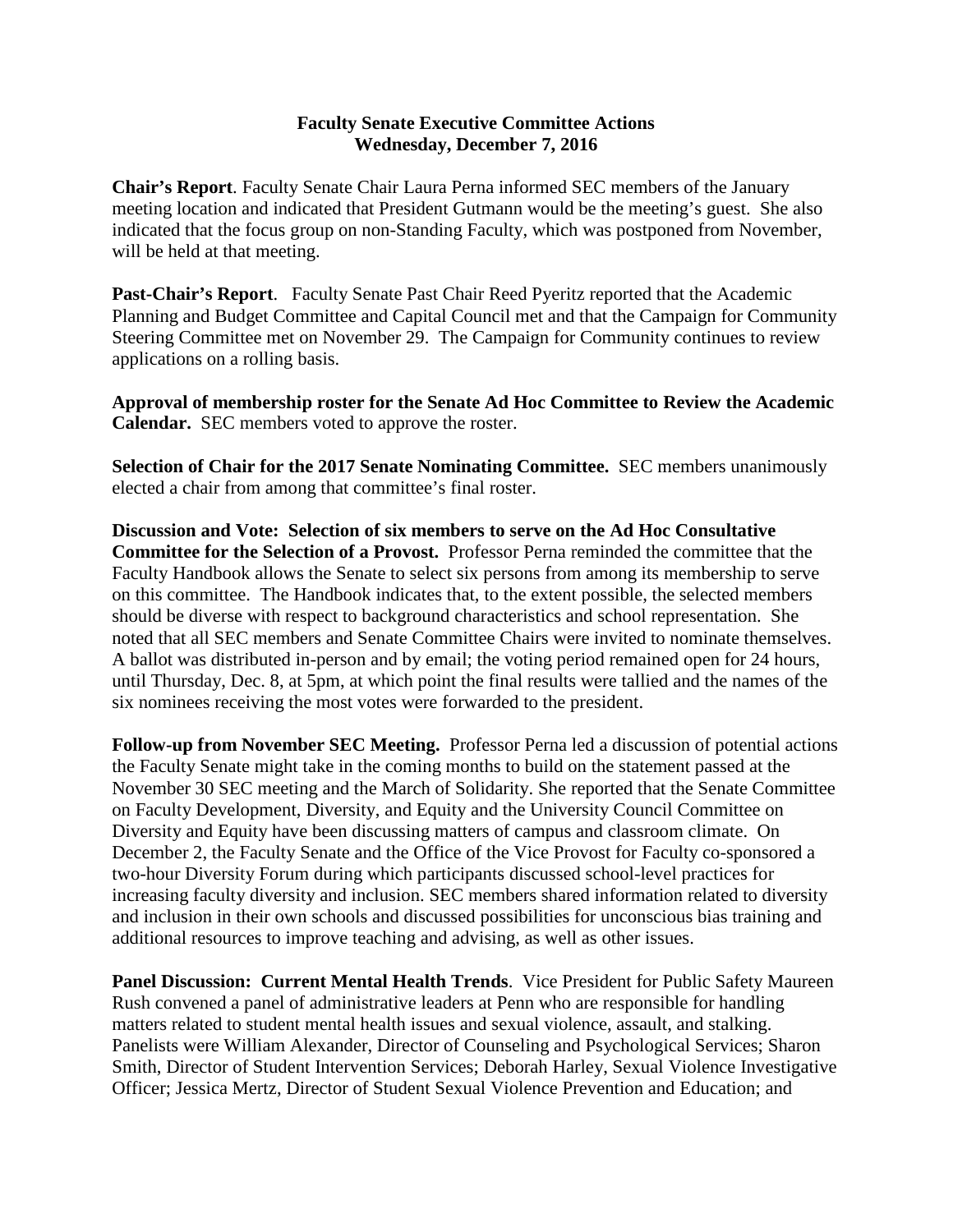Patricia Brennan, Director of Special Services in the Division of Public Safety. The panelists briefed SEC on their roles at Penn and addressed SEC members' questions.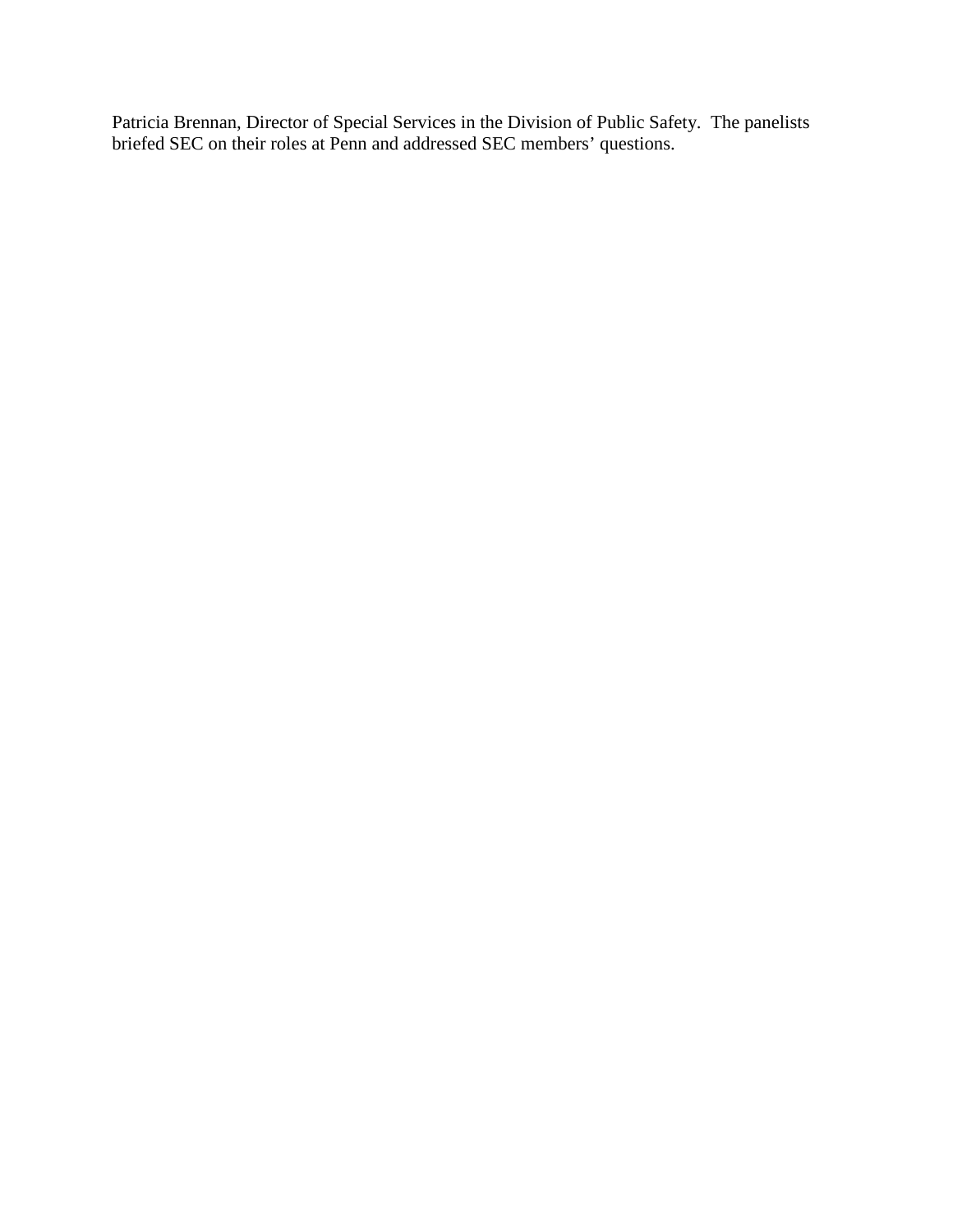#### **Faculty Senate Executive Committee Actions Wednesday, January 18, 2017**

**Chair's Report**. Faculty Senate Chair Laura Perna invited SEC members to participate in "Listening to Diversity," a forum for the Penn community to share suggestions for how to bring about productive change on campus. The forum, to be held on Tuesday, Jan. 24, 4:00-6:00pm, at the Van Pelt Library's Orrery Pavilion  $(6<sup>th</sup> Floor)$ , is convened by the University Council Committee on Diversity and Equity, the Faculty Senate, and the Penn Forum for Women Faculty. This initial public forum will provide all members of the campus community (faculty, staff, and students) the opportunity to voice their concerns and share their suggestions for how Penn might work together to bring about productive change. The coordinating committee for the event will then make recommendations to the university as to how best to be preemptively responsive to ongoing questions and concerns about equity and diversity that are directly affecting the Penn community.

**Past-Chair's Report**. Faculty Senate Past Chair Reed Pyeritz reported that the Academic Planning and Budget Committee and Capital Council continued to meet and that the Campaign for Community Steering Committee is in the process of scheduling its next meeting.

**Update from the Office of the President.** President Amy Gutmann provided updates on philanthropic initiatives, innovation efforts, and the search for a new provost. She encouraged faculty members to attend the open meeting of the Consultative Committee on the Selection of a Provost, which will be held on January 30 at 12pm in the Claudia Cohen Hall Terrace Room. SEC members then discussed a number of other issues with President Gutmann, including: Penn's status as a sanctuary campus for undocumented students, the future of online learning at Penn, student mental health and wellness, and the Sachs Program for Arts Innovation.

**Discussion and Votes on Proposed Amendments to Faculty Tracks in SP2 and Annenberg.**  The Senate Committee on Faculty and the Academic mission (SCOF) reviewed and unanimously approved two proposals from the School of Social Policy and Practice (SP2). The first proposal is to adopt the Senior Lecturer track and the second proposal is to adopt the Practice Professor track in the school. Following discussion, SEC members voted to approve the first proposal by a vote of 24 in favor, 2 opposed, and 5 abstentions, and they voted to approve the second proposal by a vote of 26 in favor, none opposed, and 5 abstentions. Following SCOF's meeting but prior to the SEC meeting, the Senate Tri-Chairs received a proposal from the Annenberg School for Communication to adopt the Practice Professor track in that school, requesting that the proposal's review be expedited by SEC due to exigent circumstances. Upon motion made and seconded, and following discussion, SEC members voted to approve this proposal by a vote of 24 in favor, none opposed, and 7 abstentions.

**Discussion on the Role and Representation of the "Non-Standing Faculty" at Penn.** SCOF Chair Amy Sepinwall (Wharton) led a discussion of SEC members designed to inform SCOF as it addresses its charge to "Initiate a review of teaching by Academic Support Staff and Associated Faculty in the undergraduate schools." SEC members broke into smaller groups for the discussion. Upon reconvening in plenary session, SEC members suggested that the Senate consider the feasibility of including the non-Standing Faculty more substantially in shared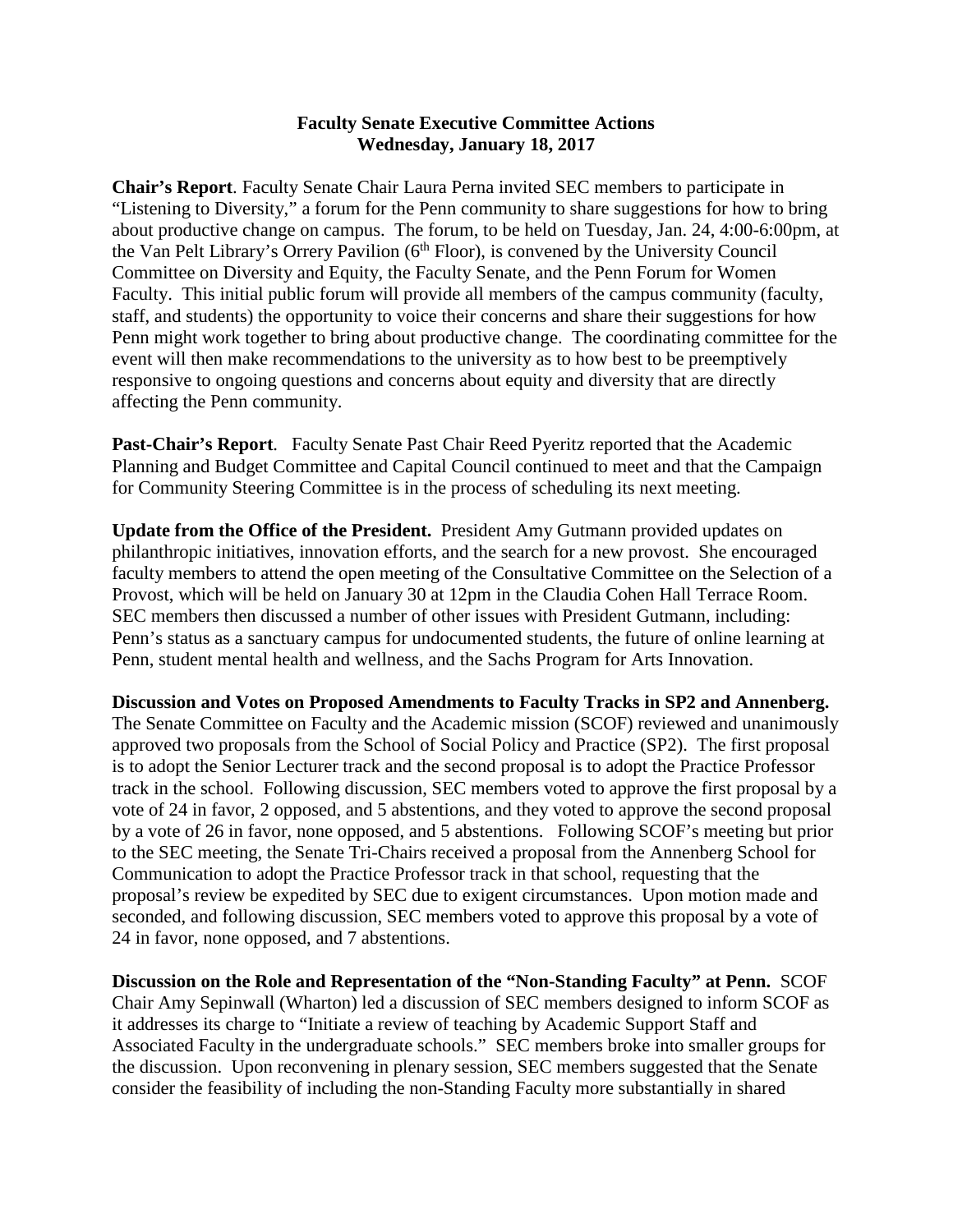governance at Penn. They also noted the great variation in the experiences and responsibilities of this group and the implications of this variation for efforts to codify shared governance roles.

**Report of the Senate Ad Hoc Committee to Review the Academic Calendar.** SEC member Ron Donagi (SAS/Mathematics), Chair of the Ad Hoc Committee, presented a proposal for restructuring the academic calendar. Following a discussion, the proposal was referred to the Senate Committee on Students and Educational Policy (SCSEP) for further review. Faculty may voice concerns pertaining to the academic calendar by [emailing the Senate office.](mailto:senate@pobox.upenn.edu?subject=Academic%20Calendar%20(via%20SEC%20Actions/Almanac))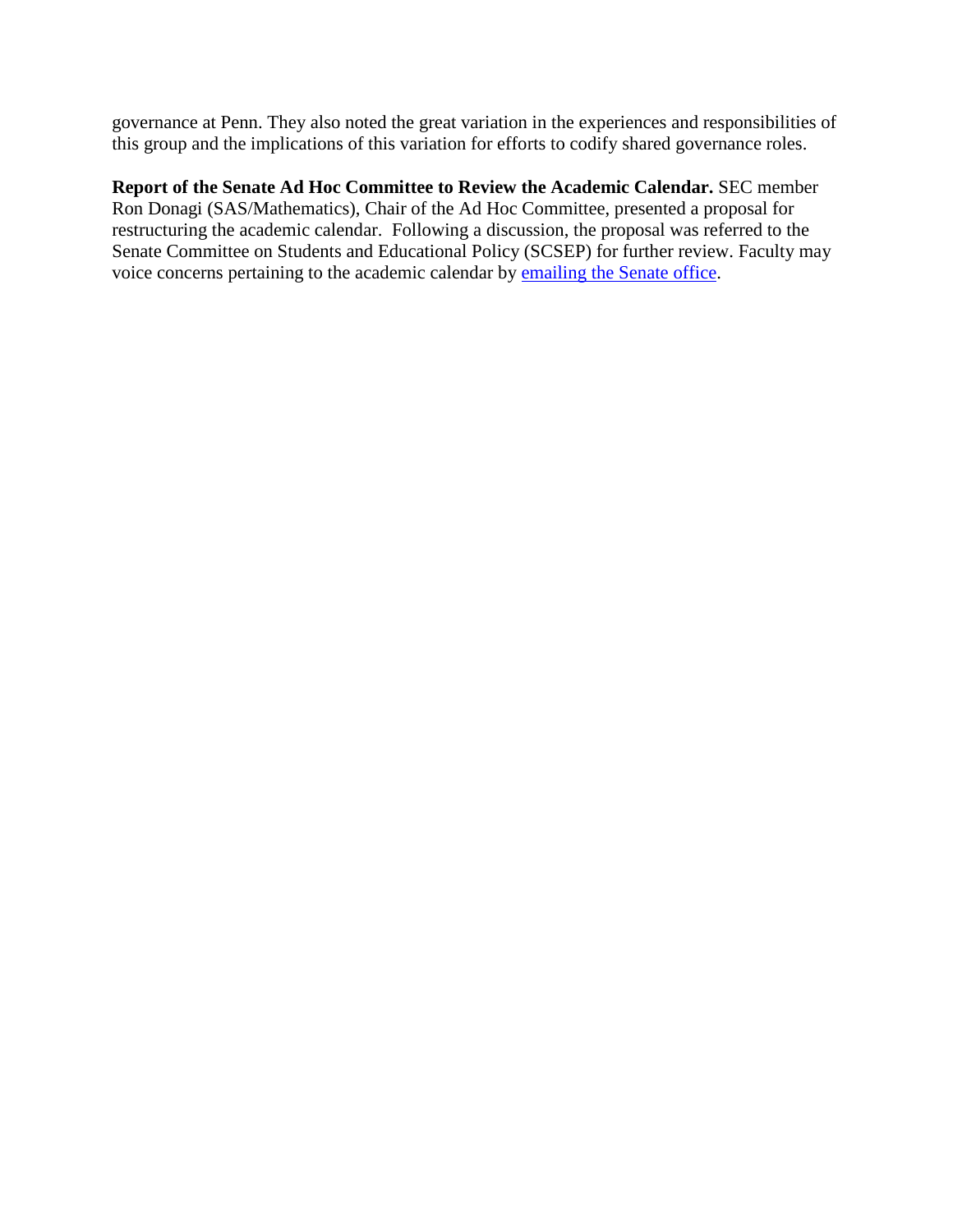# **Faculty Senate Executive Committee Actions Wednesday, February 15, 2017**

**Chair's Report**. Faculty Senate Chair Laura Perna informed SEC members that several faculty leaders at peer universities nationwide are in discussion to coordinate a national teach-in on Friday, March 24. She invited input as to how that event might be fully realized and offered to keep SEC members informed on its progress.

**Past-Chair's Report**. Faculty Senate Past Chair Reed Pyeritz reported that the Campaign for Community continues to accept and review applications for funding related to on-campus events that promote understanding of key issues that may appear to be difficult or intractable.

**Update from the Provost.** Provost Vincent Price discussed the ["Message to the Penn](https://news.upenn.edu/news/message-penn-community-regarding-immigration-amy-gutmann-president)  [Community Regarding Immigration from Amy Gutmann"](https://news.upenn.edu/news/message-penn-community-regarding-immigration-amy-gutmann-president) issued on January 30, 2017. He noted that administrators have been working directly with individuals from the affected countries and with the international community more broadly at Penn. International Student Support Services (ISSS) offers free consultations to affected students and the Law School operates legal clinics for affected parties. Penn recently co-filed with other institutions an *amicus* brief opposing the executive order (EO) on immigration. Administrators are also considering how to address the needs of affected individuals during spring break and summer. In response to a question about the financial impact of the EO to Penn, he remarked that, although financially the impact is minimal, the global value of Penn (and other universities) is negatively affected. He also explained that Penn only cooperates with requests from immigration officers when they produce warrants or subpoenas that require doing so.

Provost Price invited SEC members to visit the new spaces in Van Pelt Library that co-locate the offices of the Online Learning Initiative, Center for Learning Analytics, and Center for Teaching and Learning with the Library's Teaching, Research, & Learning Services office, Vitali Media Labs, and Collaborative Classrooms.. He noted that SEAS will be piloting a micro-master's program in robotics, in which participants can take four non-credit, online courses at minimal cost and transfer the credits earned if they apply and are admitted to the full master's program. He informed SEC members that the "Inclusion Report" documenting outcomes from the fiveyear Action Plan for Faculty Diversity and Excellence will soon be published and that the Plan will be renewed for another cycle. When asked about whether the Senate should issue position statements on politically related issues, he indicated that endorsing official statements lends strength to such statements. He also cautioned that the group should only adopt a position following reasoned consideration of all faculty perspectives on a given matter.

Provost Price concluded by thanking SEC members for their leadership and engagement and expressed his appreciation for the consultation that the Senate provides to University leaders. SEC members thanked him, in turn, for his service to Penn and the Senate and offered him a round of applause. (*Provost Price served numerous Senate roles during his time on the Annenberg faculty, including Faculty Senate Chair in 2006-07.*)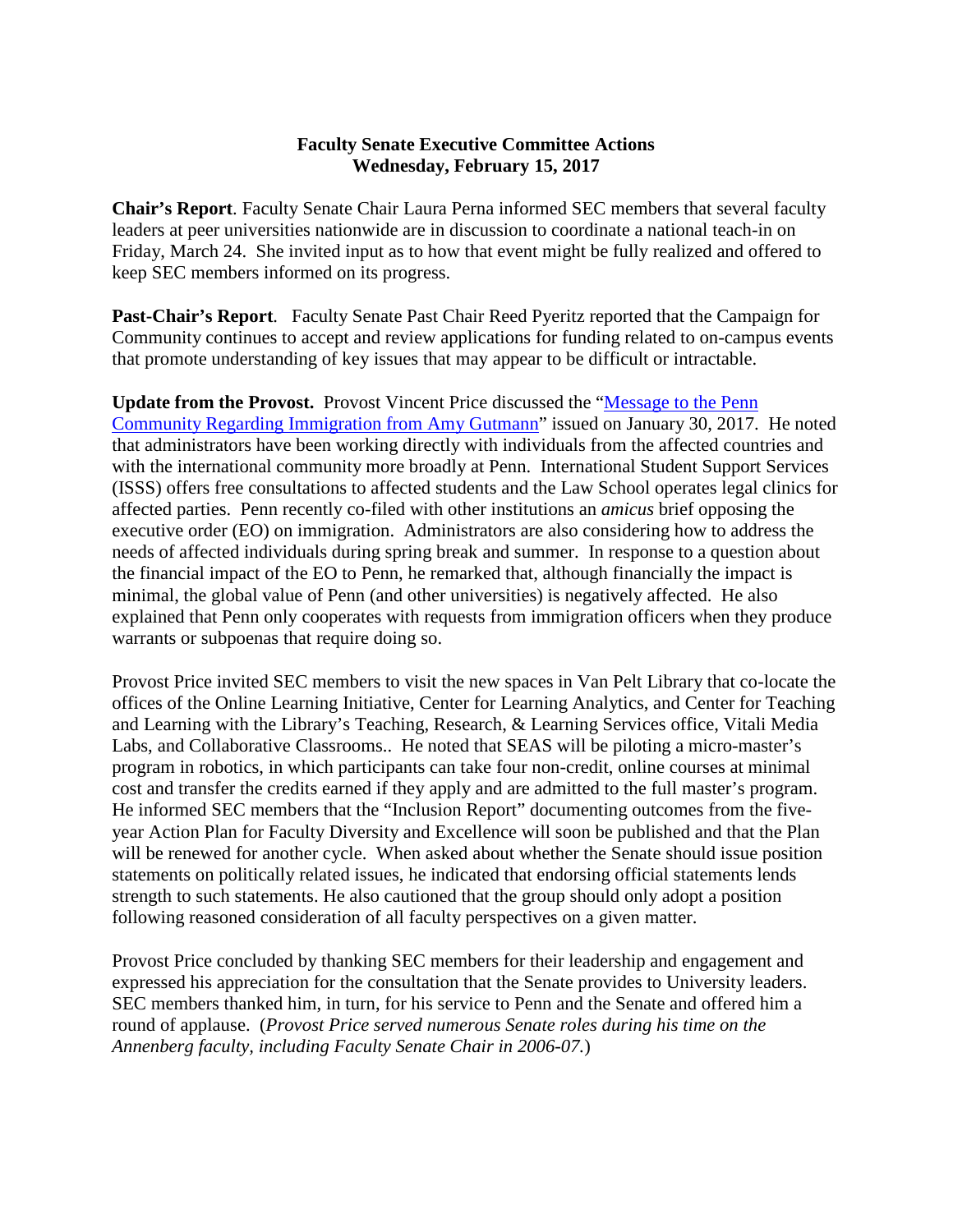**2017 Senate Committee on Committees.** SEC members voted for the members of the 2017 Senate Committee on Committees.

**Political Advocacy at Penn.** Jeffrey Cooper, Vice President in the Office of Government and Community Relations (OGCA) and Dawn Maglicco Deitch, OGCA Executive Director, described ways in which faculty members can take action to advocate for Penn with governmental representatives as individuals, on behalf of professional organizations, or on behalf of Penn. They shared a list of contact information for federal, state, and local representatives and encouraged individuals to first make contact locally and in-person for the greatest impact. When making contact, the individual should state that they live in the representative's district, describe the issue they support, and thank the representative for something (e.g., their role in public service or a recent, specific action they took). Issues should be framed as specifically as possible and through use of positive language. If a second issue is to be addressed, it should be addressed via a separate communication. They asked that any advocacy engaged in on behalf of Penn should be reported to OGCA, so that it may keep track of reporting requirements on lobbying that allow Penn to retain its non-profit status in good standing. They invited faculty members to contact OGCA directly with further questions. OGCA continues to seek faculty members who are willing to visit – with OGCA staff – Federal representatives in Washington to advocate for research funding in the areas of humanities and social sciences.

**Review of Statements on Immigration Policy.** SEC members unanimously voted to endorse the ["Message to the Penn Community Regarding Immigration from Amy Gutmann.](https://news.upenn.edu/news/message-penn-community-regarding-immigration-amy-gutmann-president)" A majority of SEC members present voted to endorse the ["Academics Against Immigration Executive](http://www.notoimmigrationban.com/)  [Order"](http://www.notoimmigrationban.com/) open letter that has been signed by more than 31,000 individual U.S. faculty members.

**Discussion of Senate Strategies in View of the Federal and State Political Climates and their Uncertain Impacts at Penn.** Following discussion, SEC members who were present and chose to cast votes unanimously voted to establish an "Ad Hoc Committee on Government Engagement," which will propose to SEC ways that the Senate can advocate for faculty at Penn and nationwide to government representatives. The committee will be chaired by a SEC member and will be comprised of Standing Faculty members who have expert knowledge in particular public affairs areas. Faculty members may nominate themselves or their colleagues by [emailing](mailto:senate@pobox.upenn.edu?subject=Academic%20Calendar%20(via%20SEC%20Actions/Almanac))  [the Senate office.](mailto:senate@pobox.upenn.edu?subject=Academic%20Calendar%20(via%20SEC%20Actions/Almanac))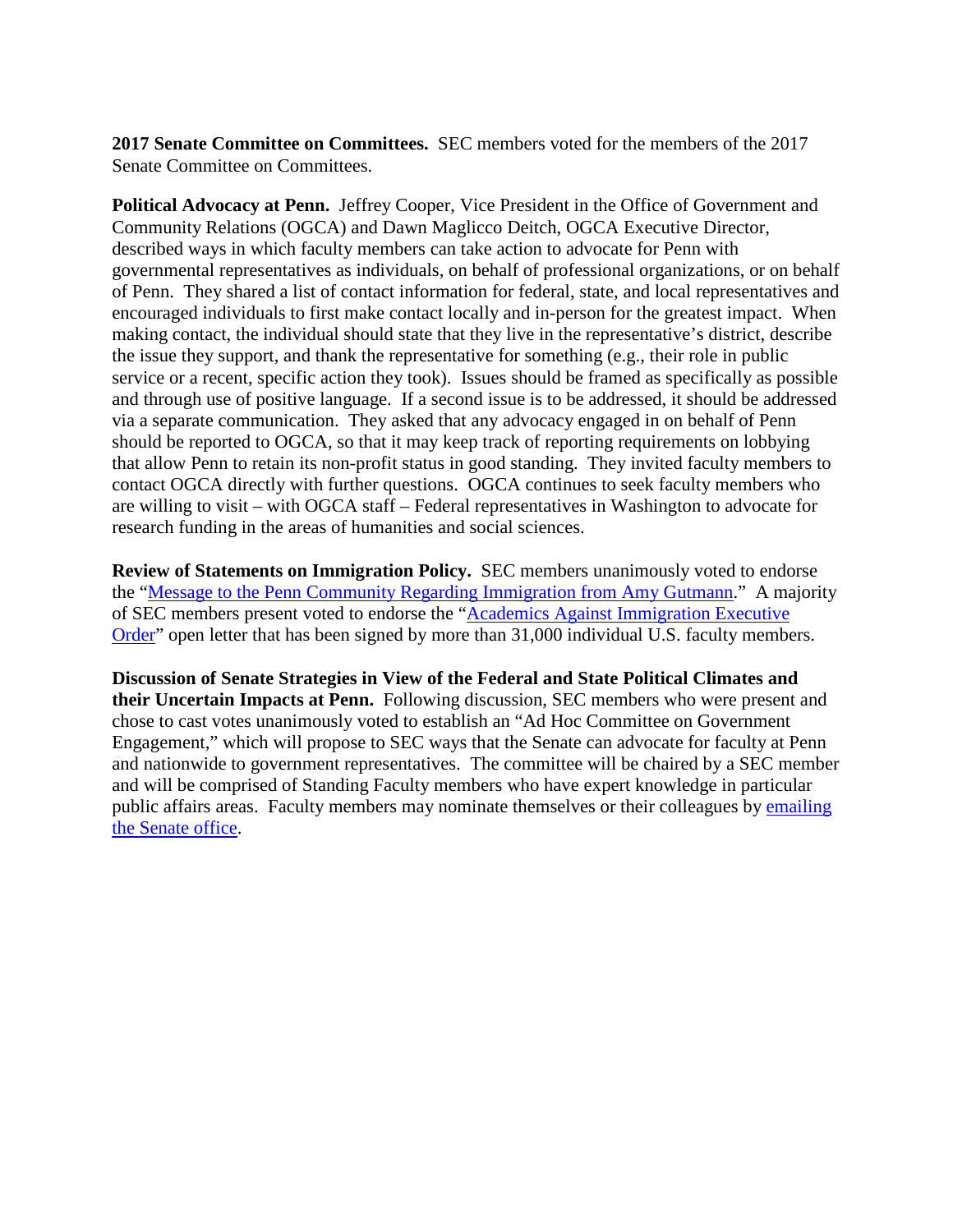## **Faculty Senate Executive Committee Actions Wednesday, March 15, 2017**

**Chair's Report**. Faculty Senate Chair Laura Perna informed SEC members of two upcoming events. The Center for Teaching and Learning with co-sponsorship of the Faculty Senate will host "Inclusive Learning: A Community Conversation" on Friday April 7, 11:00am at the Van Pelt Library Kislak Center. The Senate Committee on Faculty and the Academic Mission (SCOF) will host a panel discussion on the future of online learning at Penn, on Tuesday, April 4, at 4:00pm. More information on the latter panel will be made available on the Senate website and Facebook page.

**Past-Chair's Report**. A report was not provided.

**Inclusion Report.** Vice Provost for Faculty Anita Allen reviewed with SEC members the 2017 Inclusion Report, which summarizes the University's progress on the 2011 Five-Year Action Plan for Faculty Diversity and Excellence. Since 2011, Penn has hired women and minorities more robustly, diversified its academic leadership, elevated its standing among Ivy Plus peers, sustained a high level of faculty satisfaction, generated institutional infrastructure and awareness of the problem and its potential solutions, and exceeded its initial commitment to spend \$100M toward diversity initiatives. She described progress in increasing the representation of underrepresented minorities (URMs), women, and minorities and noted the attention in the report to LGBTQ faculty. She described that Penn conceives of "inclusion" broadly, and includes veteran status among the descriptors of inclusion. PSOM established the Office of Inclusion and Diversity and the position of Vice Dean for Inclusion and Diversity, which Dr. Eve Higginbotham occupies. She suggested that schools wishing to establish similar structures may wish to consult with Dr. Higginbotham and PSOM to identify their best practices in doing so. She suggested that faculty diversity leads to diversification of teaching and research and is a path to eminence. She concluded that the challenge for Penn will be to sustain and improve its work toward inclusion by requiring schools to update their school action plans, adding a dual-career expert to the Vice Provost's staff, and addressing implicit bias. Vice Provost Allen then replied to questions and comments from SEC members.

**Report on the Economic Status of the Faculty.** Co-Chairs of the 2016-17 Senate Committee on the Economic Status of the Faculty (SCESF), Susan Margulies (SEAS/Bioengineering) and Robert Stine (Wharton), reviewed the 2017 SCESF report with SEC members. The report includes attention to the process by which schools set salaries, merit raise data for faculty in FY2016, salary comparisons across peer institutions, certain faculty benefits compared to peers, and gender inequity in salaries. General merit raises for faculty are set annually by the Budget Steering Committee; in 2016, the targeted average increase was 3%. The report recommends that the dataset provided to SCESF be expanded to include all Standing Faculty; data on faculty in the C-E track or in PSOM clinical departments, which together comprise more than half of the total Standing Faculty, are not currently included. The report further recommends that peer data be used to benchmark annual faculty salary increases, employer contributions to retirement benefits be increased to match peer competitors, and the persistent gender inequity in faculty be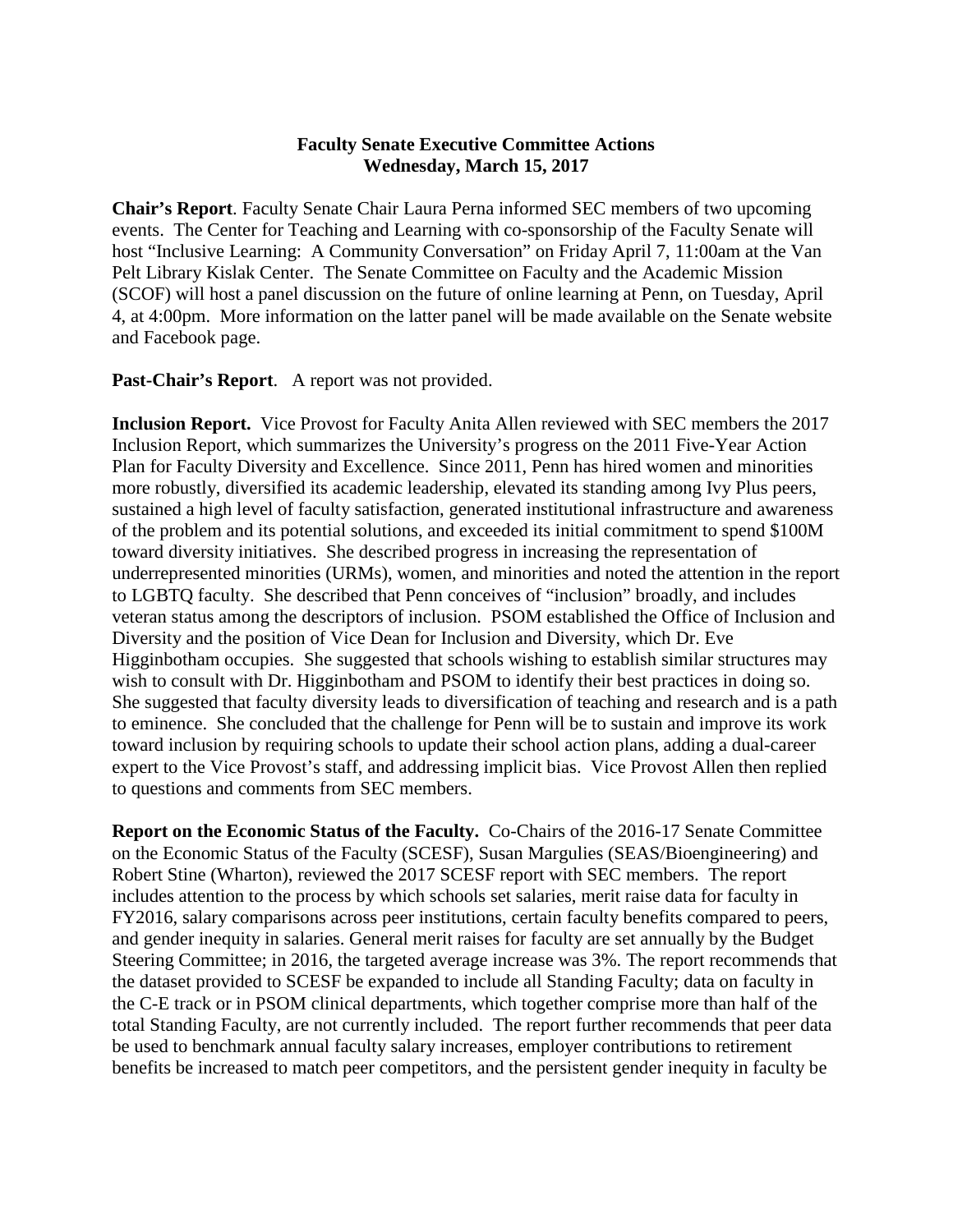addressed. Gender inequity is especially pronounced at the associate professor rank. The SCESF co-Chairs replied to questions and comments from SEC members.

**Discussion on Upcoming Senate Activities.** Professor Perna informed SEC members that the "Ad Hoc Committee on Government Engagement" will hold its first meeting on March 22 and will be chaired by Neill Epperson (PSOM/Psychiatry). Professor Epperson noted that membership comprised faculty from several different schools and included both SEC members and non-SEC members. She noted that the first meeting of the committee will focus on identifying the committee's short- and longer-term goals and priorities.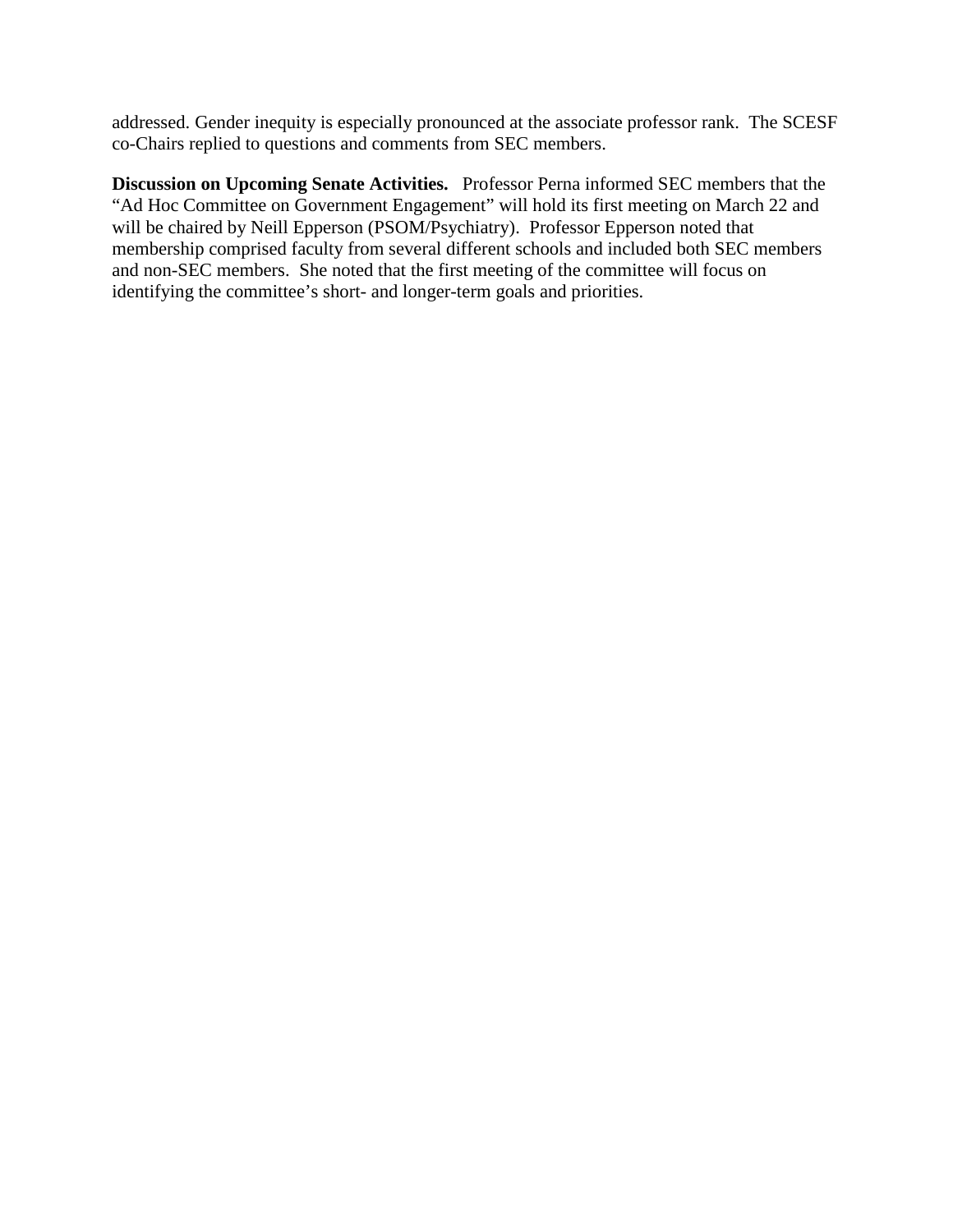## **Faculty Senate Executive Committee Actions Wednesday, April 12, 2017**

**Chair's Report**. Faculty Senate Chair Laura Perna reported that the Faculty Senate cosponsored two symposia, one on Online Learning held April 4 and second on Inclusive Classroom Practices held April 7. The latter was held in conjunction with the Center for Teaching and Learning (CTL). A [document detailing best practices](https://www.ctl.upenn.edu/sites/default/files/inclusive_teaching_practices.pdf) for inclusive classroom practices is posted on the CTL website. On April 18, the Faculty Senate is co-sponsoring with the Annenberg School a panel discussion with two journals and Penn faculty: "Do Facts Still Matter?" The event will be [live-streamed on Annenberg's Facebook](https://www.facebook.com/AnnenbergSchoolforCommunication/) page beginning at 5:00pm.

**Past-Chair's Report**. On Past Chair Reed Pyeritz's behalf, Prof. Perna informed SEC members that Capital Council, the Academic Planning and Budget Committee, and the Campaign for Community all continued their work.

**Discussion on Upcoming Senate Activities.** The Ad Hoc Government Engagement is continuing to meet. One planned activity for fall 2017 is a "teach-in" on the importance of research and data. Faculty members – particularly from the humanities and law – are encouraged to join the committee by [writing the Senate office.](mailto:senate@pobox.upenn.edu?subject=Ad%20Hoc%20Government%20Engagement%20Committee%20-%20Expression%20of%20Interest) Vice Provost for Research Dawn Bonnell emphasized the importance of the topic and encouraged faculty participation in "Supporting Science" via a memo circulated to SEC members.

**Graduate Student Unionization.** Senior Vice President and General Counsel Wendy White and Graduate Education and Initiatives Executive Director Anita Mastroieni updated SEC members on the status of a petition for graduate student unionization. The current petition did not receive the minimum required number of signatures and as such cannot be submitted to the National Labor Relations Board in time for a vote before the end of the spring semester. Ms. White predicted that the organizing group would likely continue to seek signatures on a similar petition through the summer and that a vote may occur in the fall. She encouraged faculty members to discuss their personal views about the topic to inquiring graduate students so long as those views are not expressed in a threatening or intimidating manner. A statement with the views of the Penn administration may be found at the [website of the Vice Provost for Education.](https://provost.upenn.edu/education/graduate/faq)

**Update from the Office of the Executive Vice President.** Executive Vice President Craig Carnaroli informed SEC members about the characteristics of the newly admitted class of 2021. He described Penn's ongoing efforts to enhance the diversity of Penn staff, particularly in midand senior-level administrative placements. Industry-sponsored research dollars at Penn have tripled since 2010. A PennKey password reset project is underway across the campus and will be rolled out gradually across schools and centers through the fall. A research compliance shared governance board is being established to collaborate on standards and identify tools and best practices for compliance issues. Membership will be broadly representative of Penn's schools and centers. A Human Capital Management effort to improve payroll, onboarding, and HR functions is also underway. SEC members discussed with Mr. Carnaroli the impact of federal and state funding concerns, University City growth, changing workforce dynamics, and the effects of the uncertain political climate on Penn's operations.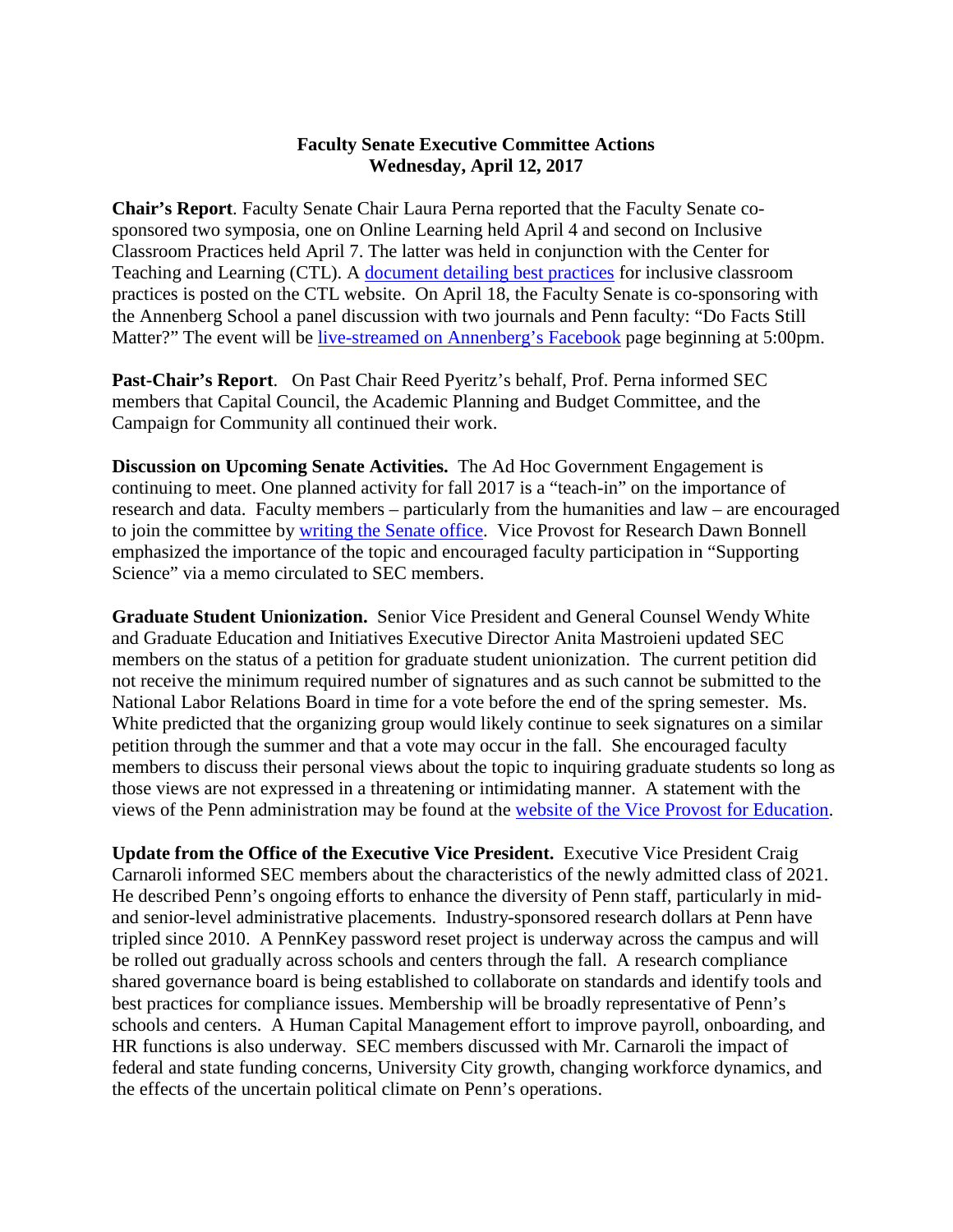**Faculty Awareness of Textbook and Supply Costs.** Associate Vice President for Business Services Chris Bradie described efforts to curb student costs related to textbooks and supplies. Students cite book costs as a factor in selecting courses. He encouraged faculty members to be aware of these cost concerns and to take steps toward curbing costs when possible. A tip sheet [on textbook affordability](http://www.upenn.edu/faculty_senate/textbook.pdf) was distributed. SEC Member Robert Ghrist also encouraged faculty members to read his [blog entry on how and why he self-published a low cost-text](https://www.math.upenn.edu/%7Eghrist/whyselfpublish.html) for a course he teaches.

**Update from Penn Global and International Student and Scholar Services.** Penn Global Executive Director Amy Gadsden and International Student and Scholar Services Director Rudie Altamirano updated SEC members on the impact on international members of the Penn community of recent Executive Orderes. Penn Global established a case management system to handle affected individuals. External legal counsel was brought in on an ad hoc basis to provide pro bono legal services to affected scholars. Penn encourages travelers to enter the U.S. via PHL airport, as Penn has established direct connections with PHL airport staff who can assist with any potential detainments or denials of entry.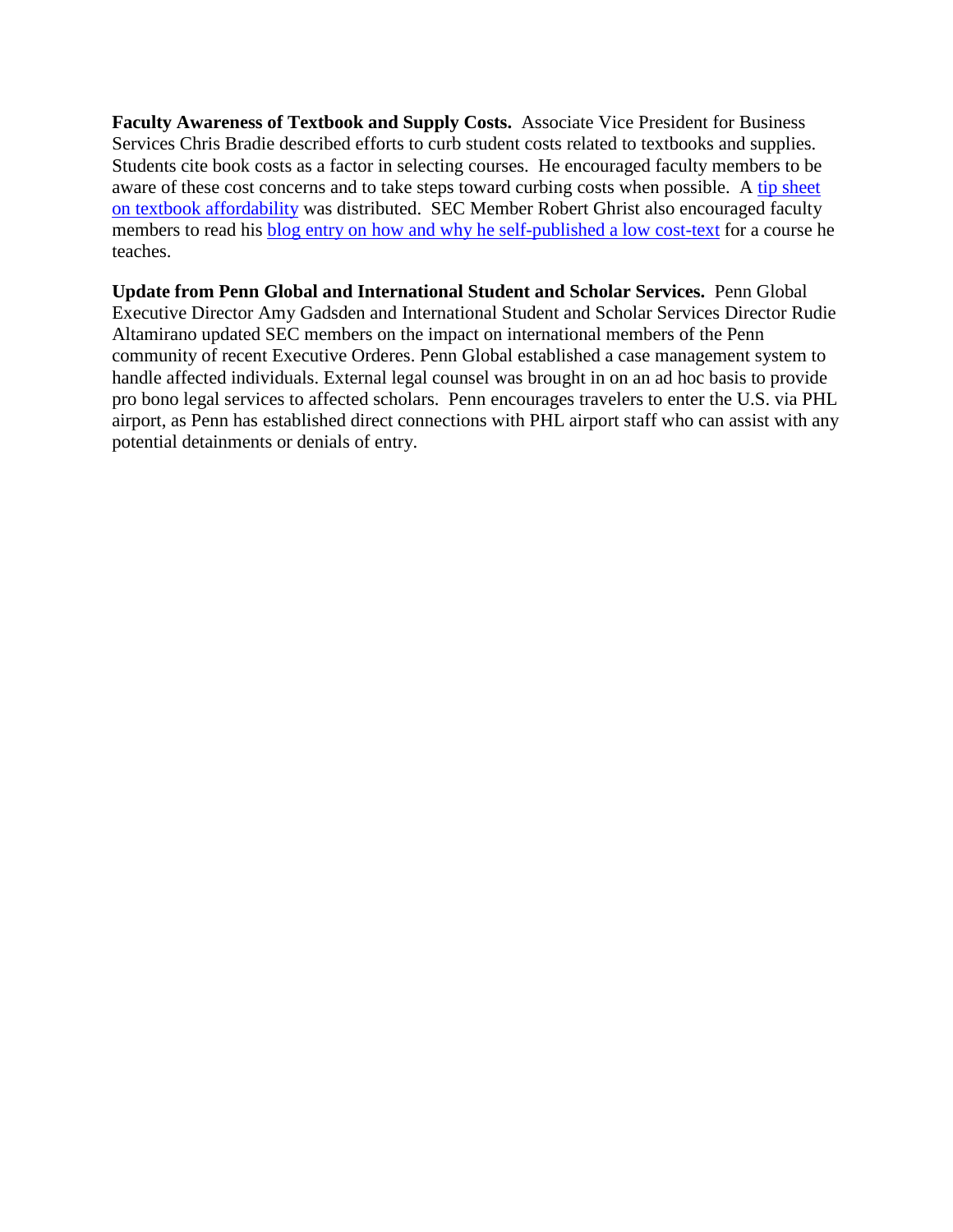# **Faculty Senate Executive Committee Actions Wednesday, May 10, 2017**

**Chair's Report**. Faculty Senate Chair Laura Perna reported that the Wharton Undergraduate Division will convene a workshop on "Whites Confronting Racism: A Training for Change" from June 13-15. All Penn Faculty and Staff are welcomed to participate, by [registering here.](https://docs.google.com/forms/d/e/1FAIpQLSf8r0f0EBx30IIKyuJU0iaGHDDtoMz-L31nOIOdPezbPl8Mrg/viewform?c=0&w=1) She provided an update on the Ad Hoc Committee on Government Engagement's work to prepare for a university-wide "teach-in," notionally planned for the week of January 22, 2018. This committee plans to continue its work over the summer and welcomes additional faculty to join by [writing the Senate office.](mailto:senate@pobox.upenn.edu?subject=Ad%20Hoc%20Committe%20Participation)

**Past-Chair's Report**. Faculty Senate Past Chair Reed Pyeritz reported that the Academic Planning and Budget Committee and the Capital Council recently met. The Campaign for Community reviewed at least 36 applications this year, of which more than half received funding from the Campaign for their proposed events.

**Information Security Initiatives.** University Information Security Officer Josh Beeman informed SEC members of a one-time password reset initiative to meet current cryptographic standards. This initiative will be rolled out in stages. SEC members inquired about other security initiatives. The system for two-factor authentication for PennKey access is in the process of being rebuilt to improve user friendliness. Two-factor authentication is currently optional but will be required once the renovation is complete.

**Senate Committee Reports**. SEC heard and briefly discussed annual reports given by the chairs of Senate Committees. Senate committee reports can be found in the [May 9, 2017, issue of](http://www.upenn.edu/almanac/volumes/v63/n34/pdf/scof.pdf)  *[Almanac.](http://www.upenn.edu/almanac/volumes/v63/n34/pdf/scof.pdf)*

**Issues Requiring a Vote.** SEC members voted for the faculty representatives on the 2017-18 University Council Steering Committee. Amy Sepinwall, Chair of the Senate Committee on Faculty and the Academic Mission (SCOF), reported that SCOF reviewed and unanimously approved a proposal from the School of Engineering and Applied Science to eliminate Principal Lecturers in the school (an unused track) and to extend the Professor of Practice track to include Assistant Professors of Practice. Under the proposal, the ratios of non-Standing Faculty in the School would be adjusted to a cap of 10% for Senior Lecturers and 10% for Professors of Practice in total across all three ranks. The total number of Senior Lecturers and the three ranks of Professors of Practice will not exceed 20% of the total Standing Faculty in the school, a ratio that remains unchanged from what is prescribed under the cap currently in place. Upon motion made and seconded, and following discussion, SEC members voted to approve the proposal by a vote of 27 in favor, one against, and two abstentions.

**Discussion and recommendations for SEC's 2017-18 agenda.** SEC members recommended a number of topics be considered by SEC in the coming year, including sexual violence prevention, divestment from fossil fuel industries, availability of childcare, and implications of the growth in the Associated Faculty and Academic Support Staff.

**Passing the Torch.** Dr. Perna announced that Jennifer Pinto-Martin will serve as Chair-Elect of the Senate for the 2017-2018 year and recognized Dr. Pyeritz for his service. SEC members